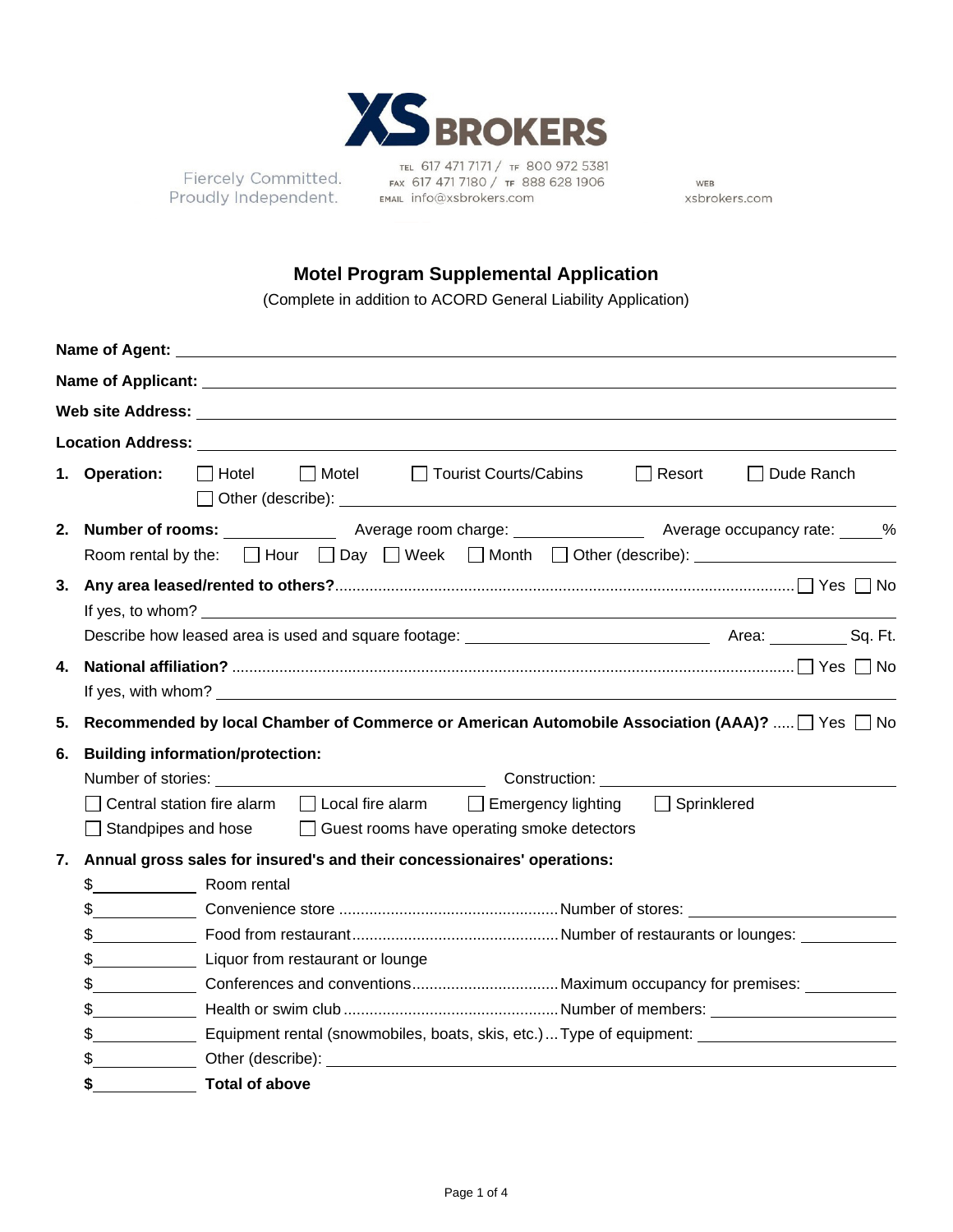## **8. Number of:**

|    | <b>Baseball parks</b>                                                                                |                                                   |                                                                   | Saunas                                                                                          |  |
|----|------------------------------------------------------------------------------------------------------|---------------------------------------------------|-------------------------------------------------------------------|-------------------------------------------------------------------------------------------------|--|
|    | <b>Basketball courts</b>                                                                             |                                                   | Shuffleboard courts                                               |                                                                                                 |  |
|    | Boat docks/slips                                                                                     |                                                   | Ski lifts/tows                                                    |                                                                                                 |  |
|    | <b>Golf Course</b>                                                                                   |                                                   |                                                                   | Spa/hot tubs                                                                                    |  |
|    | Playgrounds                                                                                          |                                                   | Tennis courts                                                     |                                                                                                 |  |
|    | Racquetball courts                                                                                   |                                                   | Volleyball courts                                                 |                                                                                                 |  |
|    | Other:                                                                                               |                                                   |                                                                   | Other:                                                                                          |  |
|    |                                                                                                      |                                                   |                                                                   |                                                                                                 |  |
| 9. |                                                                                                      | Other operations/exposures:                       |                                                                   |                                                                                                 |  |
| а. |                                                                                                      |                                                   |                                                                   |                                                                                                 |  |
|    |                                                                                                      |                                                   | Type (sail, power, canoe, etc.): \[\]                             |                                                                                                 |  |
|    |                                                                                                      |                                                   |                                                                   |                                                                                                 |  |
|    |                                                                                                      |                                                   |                                                                   |                                                                                                 |  |
|    |                                                                                                      |                                                   |                                                                   |                                                                                                 |  |
|    |                                                                                                      |                                                   |                                                                   |                                                                                                 |  |
| d. |                                                                                                      |                                                   |                                                                   |                                                                                                 |  |
|    |                                                                                                      |                                                   |                                                                   |                                                                                                 |  |
| е. |                                                                                                      |                                                   |                                                                   |                                                                                                 |  |
|    |                                                                                                      |                                                   |                                                                   |                                                                                                 |  |
|    | Describe type of animal: _______________________                                                     |                                                   |                                                                   |                                                                                                 |  |
| f. |                                                                                                      |                                                   |                                                                   |                                                                                                 |  |
|    |                                                                                                      |                                                   |                                                                   |                                                                                                 |  |
|    |                                                                                                      | Type (archery/skeet/trap/etc.): _________________ |                                                                   |                                                                                                 |  |
| g. |                                                                                                      |                                                   |                                                                   |                                                                                                 |  |
|    |                                                                                                      |                                                   |                                                                   |                                                                                                 |  |
|    |                                                                                                      |                                                   |                                                                   |                                                                                                 |  |
|    |                                                                                                      |                                                   |                                                                   |                                                                                                 |  |
|    |                                                                                                      | If yes: $\Box$ In-ground                          | □ Above-ground                                                    |                                                                                                 |  |
|    |                                                                                                      |                                                   | Number of outdoor pools: _____________________                    |                                                                                                 |  |
|    |                                                                                                      |                                                   |                                                                   |                                                                                                 |  |
|    |                                                                                                      |                                                   | If yes: $\Box$ Ocean beach $\Box$ Lake/river beach                |                                                                                                 |  |
|    |                                                                                                      |                                                   | Number of diving boards/slides/rafts/platforms: _________________ |                                                                                                 |  |
|    |                                                                                                      |                                                   | Board/platform height: __________________________                 |                                                                                                 |  |
|    |                                                                                                      |                                                   |                                                                   |                                                                                                 |  |
|    |                                                                                                      |                                                   |                                                                   |                                                                                                 |  |
|    | Is outdoor pool fenced with a self-latching gate or surrounded by the building with no direct access |                                                   |                                                                   |                                                                                                 |  |
|    |                                                                                                      |                                                   |                                                                   |                                                                                                 |  |
|    |                                                                                                      |                                                   |                                                                   |                                                                                                 |  |
|    |                                                                                                      |                                                   |                                                                   |                                                                                                 |  |
|    |                                                                                                      |                                                   |                                                                   | Are all swimming pools, wading pools, hot tubs and spas in compliance with the federal Virginia |  |
|    |                                                                                                      |                                                   |                                                                   |                                                                                                 |  |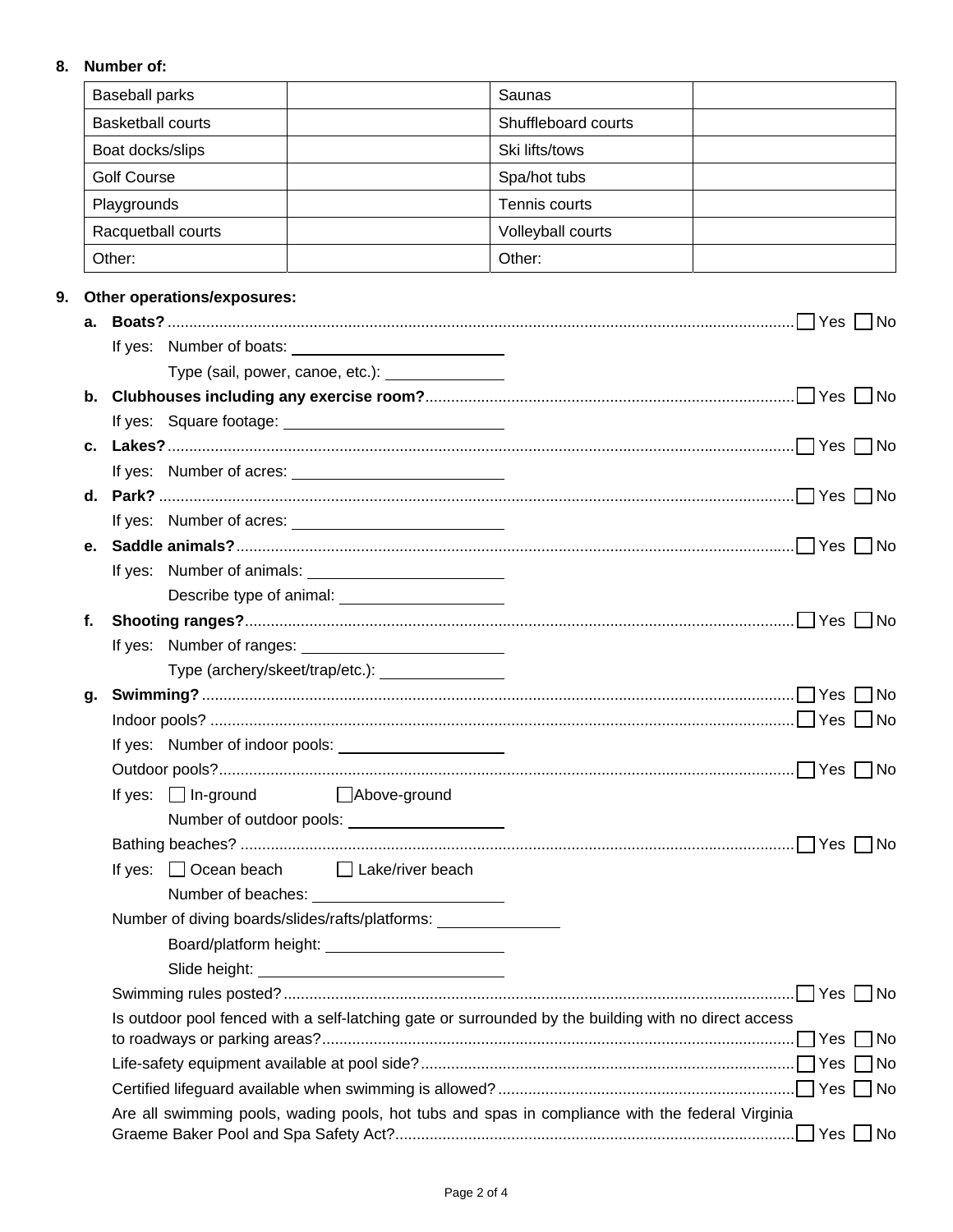| h. |                                        | 'NG. |
|----|----------------------------------------|------|
|    | Number of bike trail miles:<br>If ves: |      |

Number of horse trail miles: **with the set of the set of the set of the set of the set of the set of the set of the set of the set of the set of the set of the set of the set of the set of the set of the set of the set of** 

Other (describe):

 $\overline{a}$ 

**10. Describe any additional recreational facilities or operations conducted by you or others on the premises:** 

|     |    | 11. Security:                                                                                   |
|-----|----|-------------------------------------------------------------------------------------------------|
|     | а. |                                                                                                 |
|     | b. |                                                                                                 |
|     | c. |                                                                                                 |
|     | d. |                                                                                                 |
|     | е. |                                                                                                 |
|     | f. |                                                                                                 |
|     | g. |                                                                                                 |
|     | h. |                                                                                                 |
|     | i. |                                                                                                 |
|     | j. |                                                                                                 |
|     |    |                                                                                                 |
|     |    |                                                                                                 |
|     |    |                                                                                                 |
| 12. |    | <b>Innkeepers Liability limit:</b>                                                              |
|     |    | □ \$1,000 Per Occurrence/\$10,000 Aggregate □ \$2,500 Per Occurrence/\$25,000 Aggregate<br>None |
| 13. |    | Does risk engage in the generation of power, other than emergency back-up power, for their      |
|     |    |                                                                                                 |
| 14. |    | Does applicant have any other business ventures for which coverage is not requested? ] Yes □ No |

**FRAUD WARNING:** Any person who knowingly and with intent to defraud any insurance company or other person files an application for insurance or statement of claim containing any materially false information or conceals for the purpose of misleading, information concerning any fact material thereto commits a fraudulent insurance act, which is a crime and subjects such person to criminal and civil penalties. **Not applicable in Nebraska, Oregon and Vermont.**

**NOTICE TO COLORADO APPLICANTS:** It is unlawful to knowingly provide false, incomplete, or misleading facts or information to an insurance company for the purpose of defrauding or attempting to defraud the company. Penalties may include imprisonment, fines, denial of insurance, and civil damages. Any insurance company or agent of an insurance company who knowingly provides false, incomplete, or misleading facts or information to a policy holder or claimant for the purpose of defrauding or attempting to defraud the policy holder or claimant with regard to a settlement or award payable from insurance proceeds shall be reported to the Colorado Division of Insurance within the Department of Regulatory Agencies.

**WARNING TO DISTRICT OF COLUMBIA APPLICANTS:** It is a crime to provide false or misleading information to an insurer for the purpose of defrauding the insurer or any other person. Penalties include imprisonment and/or fines. In addition, an insurer may deny insurance benefits if false information materially related to a claim was provided by the applicant.